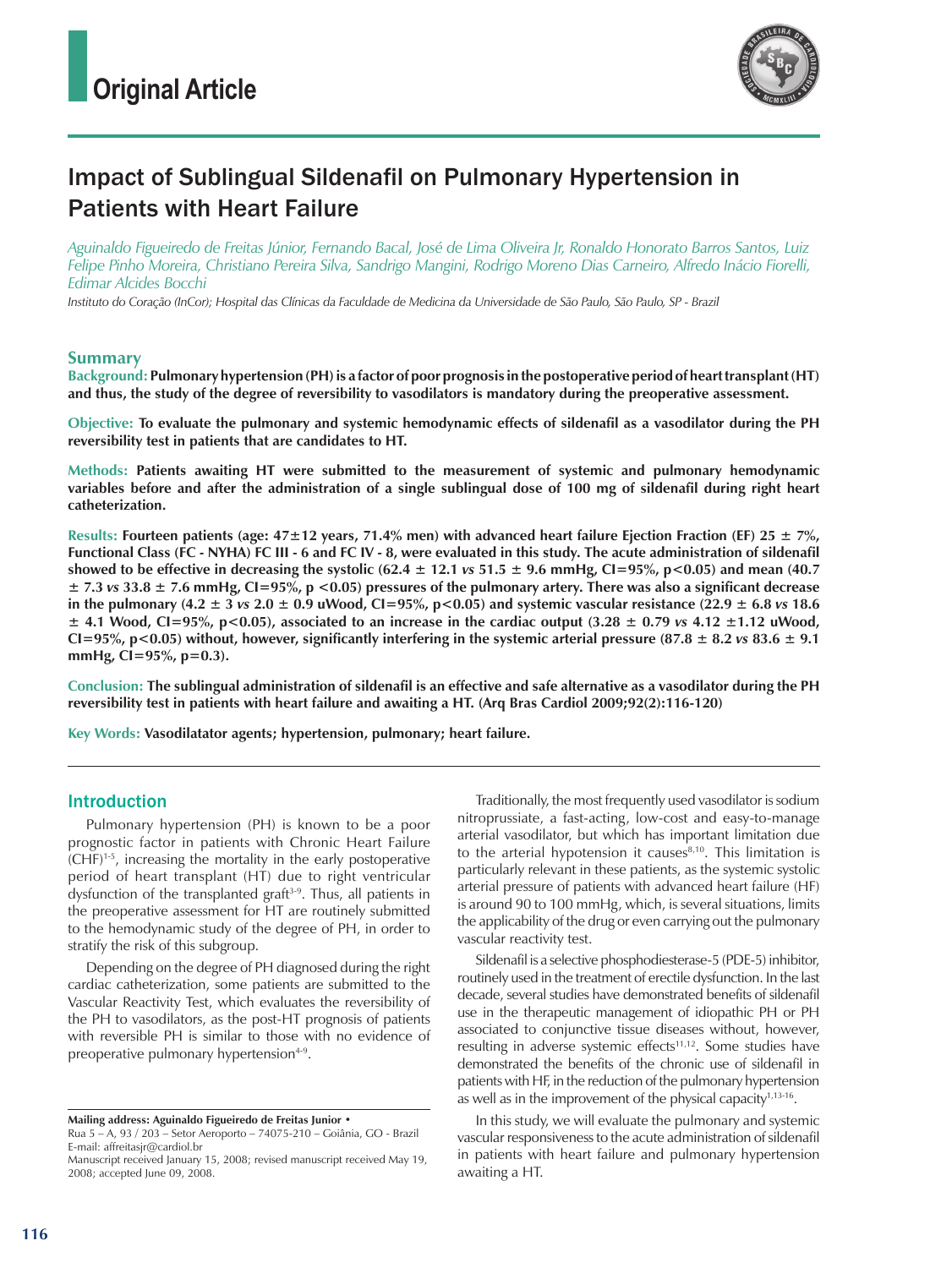## **Methods**

The present study was previously approved by the Ethics Committee on Research of *Hospital das Clínicas* of the School of Medicine of the University of Sao Paulo (HC-FMUSP) and all selected patients that accepted to participate in the study signed the Free and Informed Consent Form.

### Patients

The patients of the present study were allocated in sequence from the Heart Failure and Transplant Outpatient Clinic of *Instituto do Coracao* (The Heart Institute) – InCor – in Sao Paulo. All patients had advanced-stage heart failure and a formal indication for HT according to the recommendations of the International Society of Heart and Lung Transplant<sup>4</sup> (ISHLT) and the I Directive of the Brazilian Society of Cardiology for Heart Transplant<sup>17</sup>, in spite of the optimized standard therapy for chronic HF.

### Exclusion criteria

Patients with decompensated HF, hemodynamic instability (systolic arterial pressure < 90 mmHg or using vasoactive IV drugs), dilated cardiomyopathy associated to arteriovenous shunt, chronic pulmonary obstructive disease and pulmonary thromboembolism, atrial fibrillation and those with a prior history of sildenafil use, fenfluramine and nitrates in the previous 24 hours, were excluded from the study.

### Hemodynamic vsariables

At the test of pulmonary vascular reactivity, during the right cardiac catheterization, the following hemodynamic variables were assessed: pulmonary artery systolic pressure (PASP) and mean pulmonary artery pressure (MPAP), mean pulmonary capillary pressure (MPCP), mean transpulmonary gradient (MTPG), cardiac output (CO), pulmonary and systemic vascular resistance (PVR and SVR) and mean systemic blood pressure (MBP).

### Study design

The patients selected for the study were submitted to right cardiac catheterization with measurement of the pulmonary and systemic variables. Subsequently, sildenafil was administered to all patients, at a single dose of 100 mg, sublingual, and after 60 minutes, a new measurement of the hemodynamic variables was carried out.

The 60-minute interval is equivalent to the highest bioavailability time of the drug and thus, it was considered as the optimal time to evaluate its effect<sup>18</sup>.

## Statistical analysis

The hemodynamic data ere compared at two times, before and after the drug administration. The statistical analysis of the data was carried out by Student's *t* test, with a 95% confidence interval (95%CI).

## **Results**

The sample consisted of 14 patients with a mean age of 47  $\pm$  12 years and the majority (71.4%) was of the male sex. All of them had previous history of advanced-stage heart failure for more than 12 months (EF:  $25 \pm 7\%$ , FC III - 6 and FC IV - 8, NYHA), in addition to pulmonary hypertension (mean PASP:  $62.4 \pm 12.1$  mmHg). The etiologies of the cardiomyopathies were: ischemic (4), chagasic (3), idiopathic (3), hypertensive (2) or peripartum (2). None of the patients presented cardiac decompensation or used vasoactive intravenous drugs, nitrates, fenfluramine or PDE-5 inhibitors. The basal characteristics of the studied population are shown in Table 1.

The acute administration of sildenafil showed to be effective in decreasing the systolic  $(62.4 \pm 12.1 \text{ vs. } 51.5 \pm 9.6 \text{ mmHg})$ , CI=95%,  $p < 0.05$ ) and mean (40.7  $\pm$  7.3 *vs*. 33.8  $\pm$  7.6 mmHg,  $Cl = 95\%$ , p < 0.05) pulmonary artery pressures (Figure 1). This hemodynamic effect, however, was not observed for the mean pulmonary capillary pressure  $(27 \pm 6.9 \text{ vs. } 25.6 \pm 8.2 \text{ mmHg})$ ,  $Cl = 95\%, p=0.3$ ).



*Figure 1 - Hemodynamic effect of sildenafil on PASP, MPAP and MPCP; \* p <0.05.*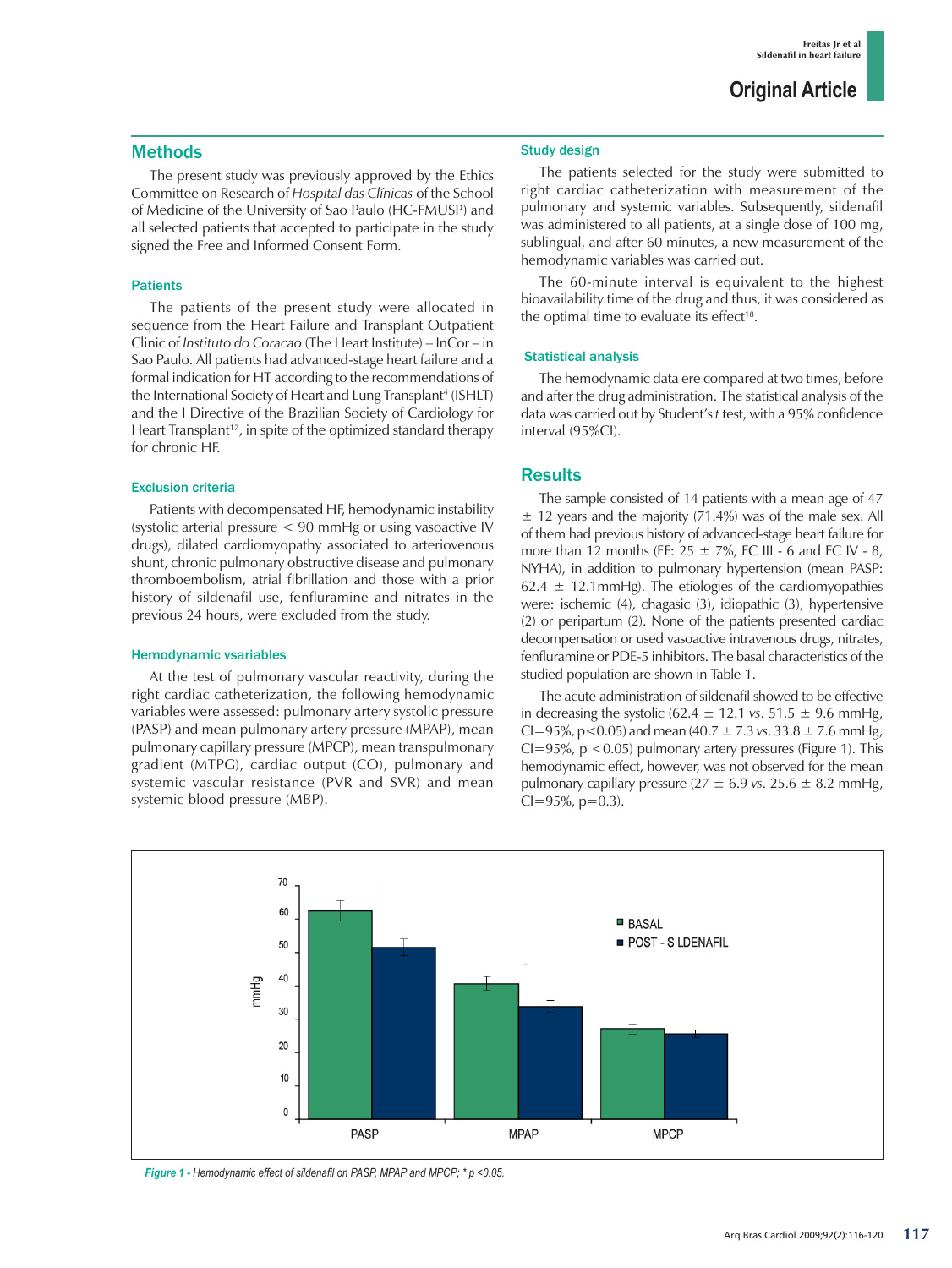## **Original Article**

#### **Table 1 – Basal characteristics of the studied population**

| Variables                     |                 |
|-------------------------------|-----------------|
| Patients (n)                  | 14              |
| Mean age (yrs)                | $47 \pm 12$     |
| Sex (M / F)                   | 10/4            |
| Functional Class (NYHA)       |                 |
| Ш                             | 6               |
| V                             | 8               |
| Ejection fraction (%)         | $25 + 7$        |
| PASP (mmHg)                   | $62.4 \pm 12.1$ |
| MPAP (mmHg)                   | $40.7 \pm 7.3$  |
| PVR (uWood)                   | $4.2 \pm 3$     |
| SVR (uWood)                   | $22.9 \pm 6.8$  |
| MPCP(mmHg)                    | $27 \pm 6.9$    |
| $MCO$ (L/min.m <sup>2</sup> ) | $3.28 \pm 0.79$ |
| <b>MBP</b>                    | $87.8 \pm 8.2$  |

*PASP - Pulmonary Artery Systolic Pressure; MPAP - Mean Pulmonary Artery Pressure; PVR - Pulmonary Vascular Resistance; SVR - systemic vascular resistance; MPCP - Mean Pulmonary Capillary Pressure; MCO - Mean Cardiac Output; MBP - mean blood pressure.* 

Another finding was the influence of sildenafil in the significant decrease in the pulmonary  $(4.2 \pm 3 \text{ vs. } 2.0 \pm 0.9)$ uWood, CI=95%, p<0.05) and systemic (22.9 ± 6.8 *vs*. 18.6  $\pm$  4.1 Wood, CI=95%, p<0.05) vascular resistance (Figure 2) without, however, significantly interfering in the systemic blood pressure (SBP) (87.8 ± 8.2 *vs*. 83.6 ± 9.1 mmHg, CI=95%, p=0.3) (Figure 3).

In addition to the effects on the pulmonary circulation and minimal impact on the systemic blood pressure, we also observed a significant increase in cardiac output  $(3.28 \pm 0.79)$ *vs*. 4.12 ±1.12 uWood, CI=95%, p<0.05) (Figure 4), probably caused by the decrease in the systemic vascular resistance.

## **Discussion**

The choice of the vasodilator during the test of pulmonary vascular reactivity is essential for the pre-cardiac transplant risk stratification. Sodium nitroprussiate has been the drug of choice in several specialized centers, due to its easy availability and short half-life as well as for its intravenous administration route. However, the systemic arterial hypotension has become an important limiting factor of its broader applicability. This adverse effect is especially relevant in patients with advanced-stage heart failure, whose optimized therapeutic resources maintain a systolic blood pressure of around 90 to 100 mmHg.

Therefore, the use of elevated doses of sodium nitroprussiate in order to attain a pulmonary pressure level that is acceptable for the HT is prevented by the risk of cardiac decompensation. In our experience, approximately 18% of the patients with PH and in the preoperative period of HT are not submitted to the vascular reactivity test with sodium nitroprussiate, due to borderline blood pressure.

In this aspect, the applicability of sildenafil in the therapeutic management of PH, based on the specific vasodilation of the pulmonary circulation, could be an effective alternative for the vascular reactivity test, without, however, causing undesirable systemic effects.

In spite of a small sample size and the absence of a control group, this study established the efficacy of the acute administration of sildenafil in decreasing PH in patients with heart failure. Parallel to the benefits to pulmonary circulation, we also observed positive systemic effects, such as the increase in cardiac output without significant interferences on blood pressure.

At the start, we were uncertain regarding the administration of sildenafil by oral route due to the possibility of significant adverse effects, without, however, the means to reverse the picture.

In this context, the usefulness of the sodium nitroprussiate would be more beneficial; however, that was not what we observed. None of the 14 patients that received 100 mg of sildenafil presented arterial hypotension or other significant adverse effects, demonstrating the safety of the administration



*Figure 2 - Decrease in Pulmonary Vascular Resistance (PVR) (A) and Systemic Vascular Resistance (SVR) (B) in 14 patients with chronic heart failure before and after sildenafil.*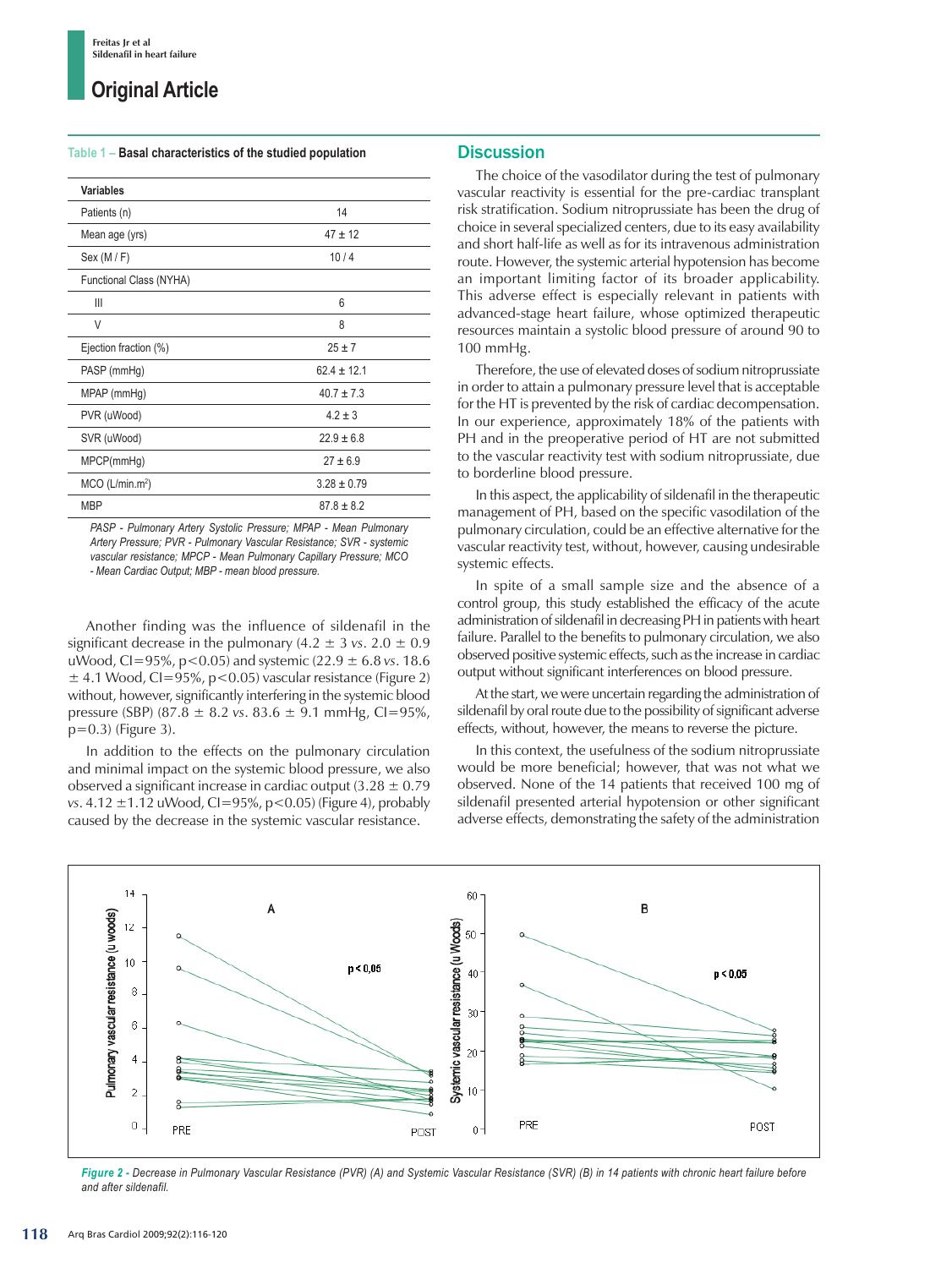# **Original Article**



*Figure 3 - Mean blood pressure before and after sildenafil administration.*



*Figure 4 - Increase in cardiac output after acute administration of sildenafil (p < 0.05).*

of the drug by oral route, as well as a higher pulmonary and systemic hemodynamic efficiency.

These findings can contribute to the use of sildenafil in the decrease of PH during the preoperative assessment of HT as well as in the management of PH and right ventricular dysfunction of the transplanted graft. It can be observed that its hemodynamic benefits and the safety of its administration are relevant findings, considering our reality.

## **Conclusion**

Sildenafil is an effective and safe alternative in the acute management of pulmonary hypertension of patients with heart failure during the pulmonary vascular reactivity test. Their pulmonary hemodynamic benefits were obtained with no significant systemic consequences, such as arterial hypotension. These findings might contribute to the use of sildenafil in the PH control in the postoperative period of heart transplant, but further studies are necessary to define its applicability.

### **Potencial Conflict of Interest**

No potencial conflict of interest relevant to this article was reported.

### **Sources of Funding**

There were no external funding sources for this study.

### **Study Association**

This article is part of the thesis of doctoral submitted by Aguinaldo Figueiredo de Freitas Junior pela *Faculdade de Medicina da USP.*